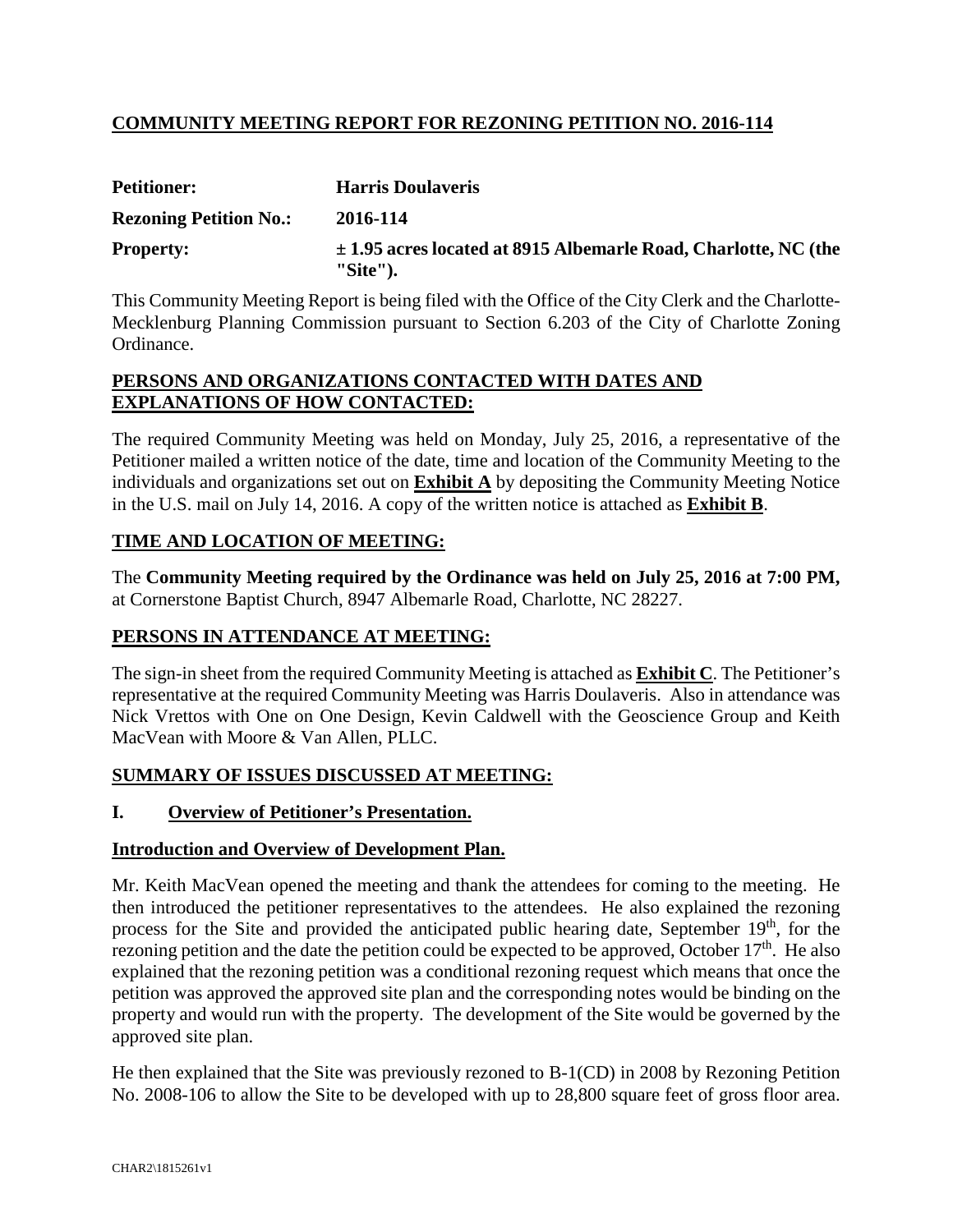The uses allowed on the Site under the previous approval where medical office uses and a retail pharmacy with an accessory drive-through window.

He then explained that the new Rezoning Petition is proposing to develop the site with a sit down restaurant and retail uses, including a possible second restaurant with an accessory drive-through window. The total allowed square footage for the Site would be 15,000 square feet.

The Site would have up to two (2) buildings, one building would be located adjacent to Albemarle Road while the second building would be located further back to align with the existing retail buildings on the adjacent Site. The building located closer to Albemarle Road is anticipated to be a sit down restaurant. It is anticipated that this sit down restaurant will be a locally owned restaurant that wishes to relocate to this Site.

The second building on the site would contain either additional retail uses or a restaurant with an accessory drive-through window. The uses and tenants in the second building would be chosen to complement the proposed sit down restaurant.

Access to the Site will be from Albemarle Road. There is a possibility that access through the adjacent use will also be possible by the way of a shared access agreement. Tree save areas will be located adjacent to the existing church property.

The attendees were then invited to asked questions.

### **II. Summary of Questions/Comments and Responses:**

A number of question about the proposed tenants/uses that would be located on the Site were asked. One attendee wanted to know if the sit down restaurant was a definite commitment. It was explained that one of the reasons the rezoning petition was filed was to allow a sit down restaurant to be constructed on the Site. Other attendees wanted to know what the other building on the Site might be used for. They were concerned that the tenants for the second building would not be tenants that "make sense" for the Site. They expressed a desire to see tenants like Panera Bread or Starbucks as the other tenants on the Site. The Petitioners representative indicated he too would be interested in having that type tenant on the Site. It was further explained that the owner and operator of the restaurant would also own the Site and would as a result be very selective with the tenants and uses that would occupy the other building on the Site. The uses on the Site would be chosen to complement one another.

One attendee wanted to know if the restaurant would be open 24 hours a day. It was explained that the restaurant would not be open 24 hours a day. It is anticipated that the restaurant would be open seven (7) days a week.

A question about when construction on the Site would start was asked. If the rezoning petition is approved construction is expected to start in the  $1<sup>st</sup>$  quarter of 2017.

One of the attendees suggested that they would like to see tenants like a bakery or a fish market, which do not currently exist in the area.

The attendees were thanked for their time and interest; the meeting was then adjourned.

## **CHANGES MADE TO PETITION AS A RESULT OF THE MEETING:**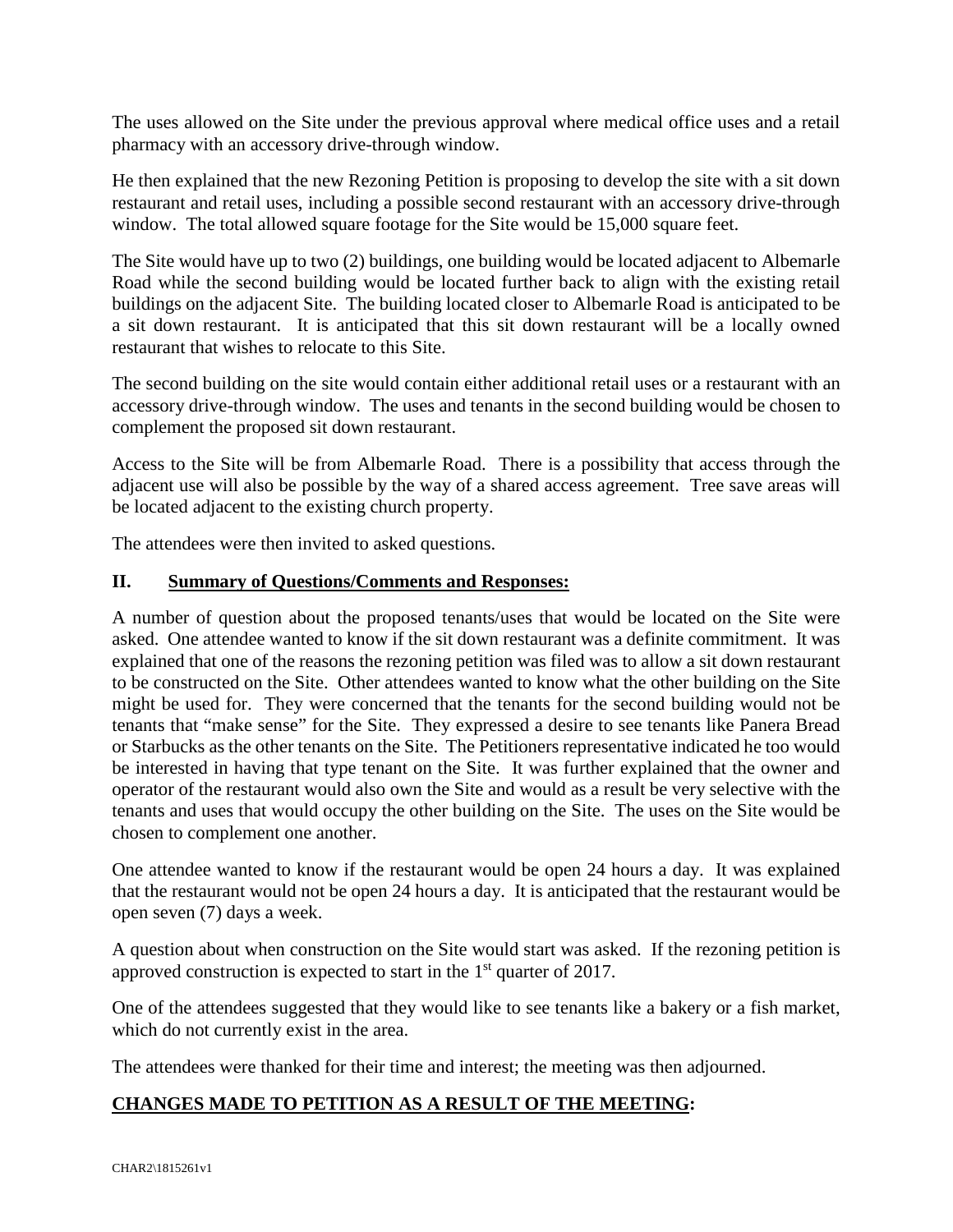No changes to the proposed site plan were made as a result of the community meeting, however, a number of changes to the Petition to address staff comments.

#### **Harris Doulaveris**

cc: Mayor and Members of Charlotte City Council Tammie Keplinger, Charlotte Mecklenburg Planning Department Solomon Fortune, Charlotte Mecklenburg Planning Department Harris Doulaveris, Palamas Holdings Jeff Brown, Moore & Van Allen, PLLC Bridget Dixon, Moore & Van Allen, PLLC Keith MacVean, Moore & Van Allen, PLLC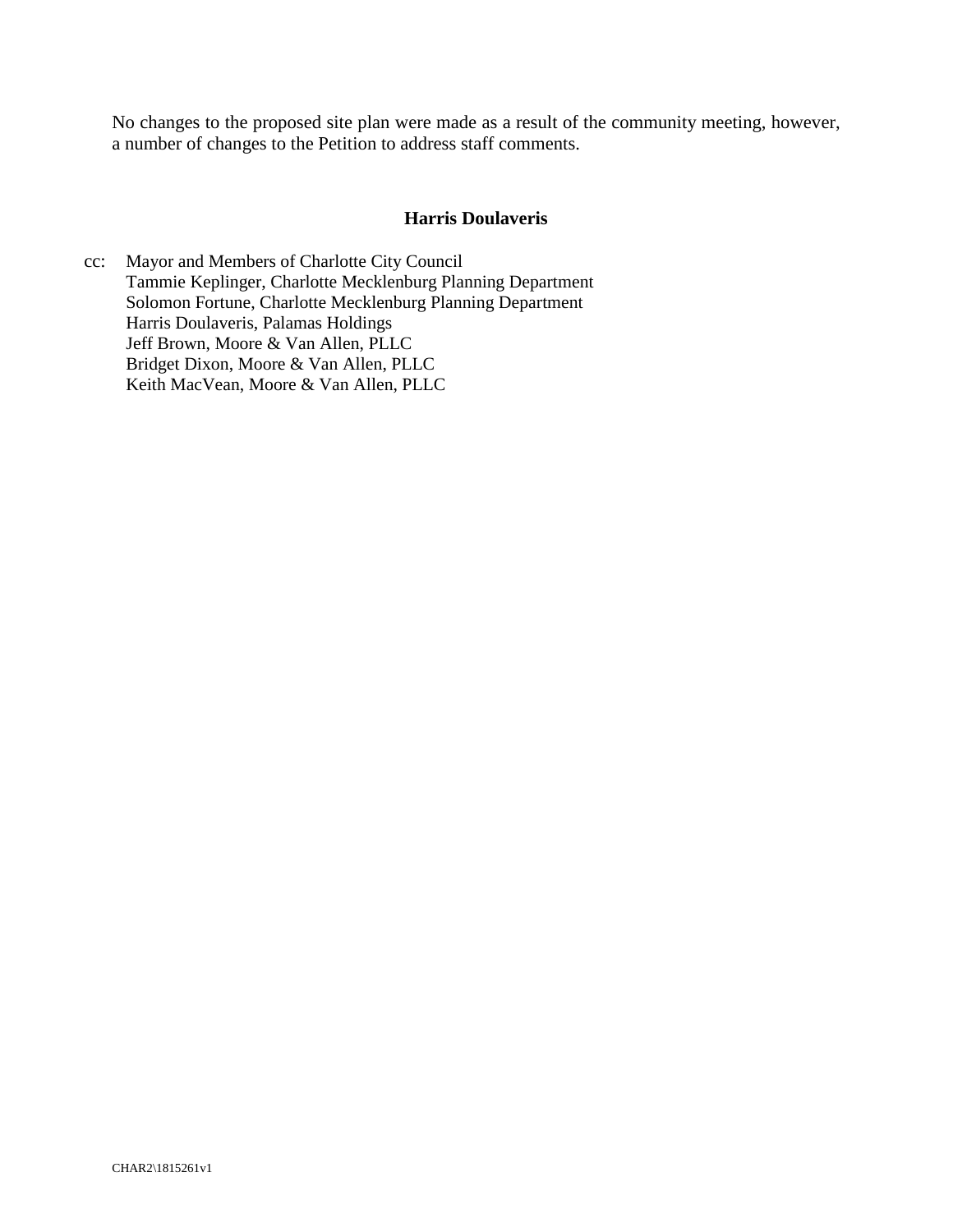| Pet No | ownerlastn                              | ownerfirst                 |                | cownerfirs cownerlast   | mailaddr1                         | mailaddr2               | city                   |           | state zipcode |
|--------|-----------------------------------------|----------------------------|----------------|-------------------------|-----------------------------------|-------------------------|------------------------|-----------|---------------|
|        | 2016-114 ALBEMARLE OUTPARCEL #1 LLC     |                            |                |                         | PO BOX 36799                      |                         | <b>CHARLOTTE</b>       | NC.       | 28236         |
|        | 2016-114 ALBERMARLE CROSSING LLC        |                            |                |                         | PO BOX 36799                      | %COLLETT AND ASSOC, INC | <b>CHARLOTTE</b>       | NC        | 28236         |
|        | 2016-114 ARC PSCLTNC002 LLC             |                            |                | C/O THE PANTRY INC      | 1130 W WARNER RD, BLD B UNIT DC17 |                         | TEMPE                  | AZ        | 85284         |
|        | 2016-114 CAMBRIDGE-CHARLOTTE LLC        |                            |                |                         | 831 EAST MOREHEAD ST SUITE 245    |                         | <b>CHARLOTTE</b>       | <b>NC</b> | 28202         |
|        | 2016-114 CAMBRIDGE-CHARLOTTE LLC        |                            |                |                         | 831 EAST MOREHEAD ST SUITE 245    |                         | <b>CHARLOTTE</b>       | NC.       | 28202         |
|        | 2016-114 CHURCH OF CHARLOTTE            | <b>CORNERSTONE BAPTIST</b> |                |                         | 8947 ALBEMARLE RD                 |                         | <b>CHARLOTTE</b>       | NC        | 28227         |
|        | 2016-114 DHRUVIN AND MARGI INC          |                            |                |                         | 3021 WILLOWSTONE DR               |                         | <b>DULUTH</b>          | GA        | 30096         |
|        | 2016-114 FIRST CITIZENS BANK & TRUST CO |                            |                |                         | PO BOX 27131                      |                         | RALEIGH                | ΝC        | 27611         |
|        | 2016-114 LOWE'S HOME CENTERS INC        |                            |                | C/O PROPERTY TAX DEPT   | PO BOX 1111                       |                         | <b>NORTH WILKESBRO</b> | <b>NC</b> | 28656         |
|        | 2016-114 MOWING GLADE AME ZION CHURCH   |                            |                |                         | PO BOX 690475                     |                         | <b>CHARLOTTE</b>       | NC.       | 28227         |
|        | 2016-114 NORWOOD                        | <b>BENNY F</b>             | <b>CAROL S</b> | <b>NORWOOD</b>          | 8837 ALBEMARLE RD                 |                         | <b>CHARLOTTE</b>       | NC        | 28227         |
|        | 2016-114 NUGA PROEPRTIES LLC            |                            |                |                         | <b>117 TURKEY HUNT CT</b>         |                         | <b>WAXHAW</b>          | <b>NC</b> | 28173         |
|        | 2016-114 TARGET CORPORATION             |                            | T-1793         | ATTN: PROPERTY TAX DEPT | P O BOX 9456                      |                         | <b>MINNEAPOLIS</b>     | <b>MN</b> | 55440         |
|        | 2016-114 MOORE & VAN ALLEN, PLLC        |                            |                |                         | 100 N. TRYON STREET, SUITE 4700   |                         | <b>CHARLOTTE</b>       | <b>NC</b> | 28202         |
|        | 2016-114 DOULAVERIS                     | <b>HARRIS</b>              |                |                         | 9012 SKIPAWAY DRIVE               |                         | <b>WAXHAW</b>          | <b>NC</b> | 28173         |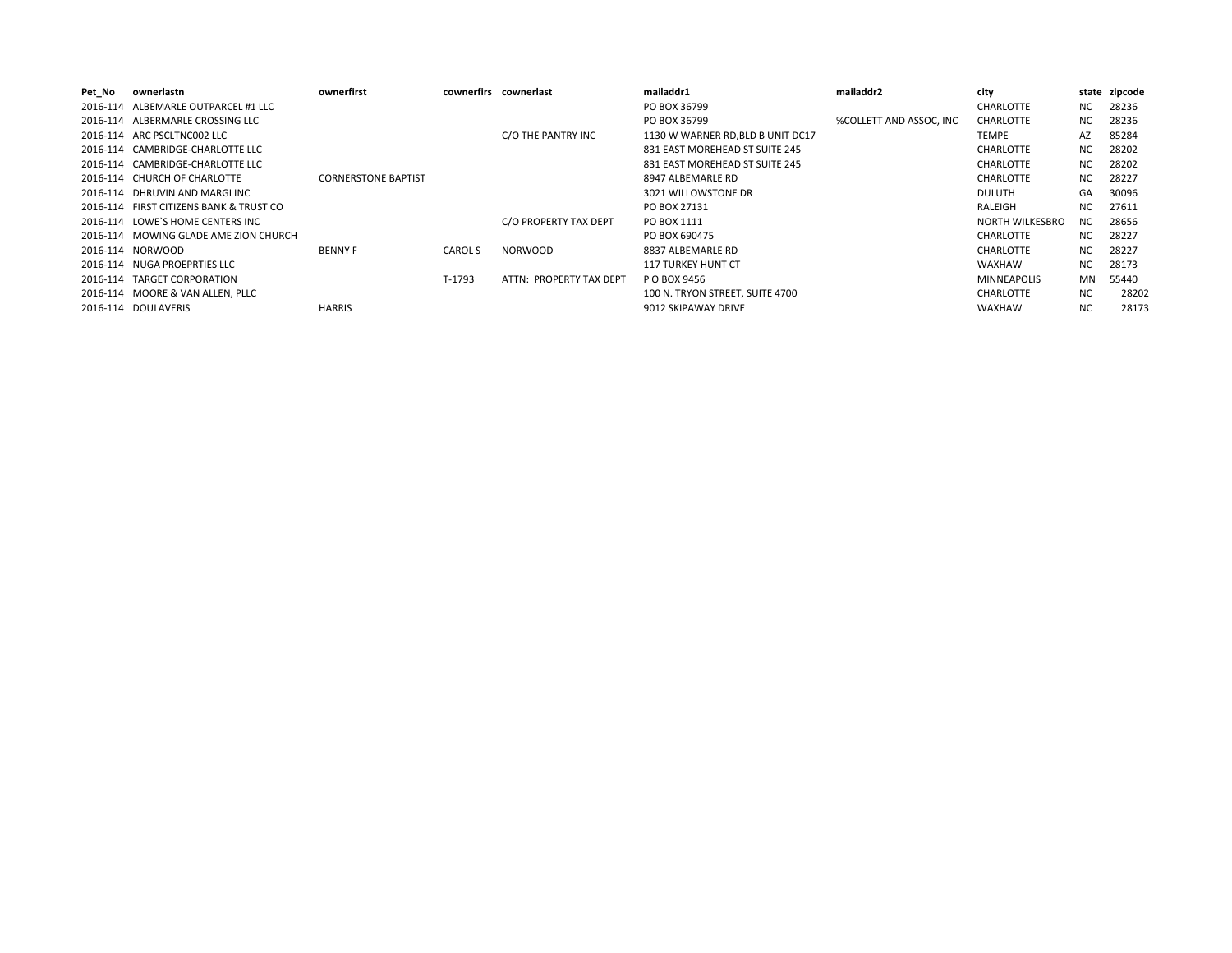| Pet. No. | FirstName | LastName    | OrgLabel              | MailAddres              | MailCity  | Mε MailZip      |
|----------|-----------|-------------|-----------------------|-------------------------|-----------|-----------------|
| 2016-114 | Wanda     | Judson      | Marlwood Comm. Assoc. | 1800 Marlwood Circle    | Charlotte | <b>NC 28227</b> |
| 2016-114 | Georgia   | Littlefield | Olde Savannah HOA     | 6635 Olde Savannah Road | Charlotte | <b>NC 28227</b> |
| 2016-114 | Judy      | Jeffries    | Marlwood NA           | 1504 Marlwood Circle    | Charlotte | <b>NC 28227</b> |
| 2016-114 | Connie    | Kovach      | Marlwood Acres        | 1904 Marlwood Circle    | Charlotte | <b>NC 28227</b> |
| 2016-114 | Clifford  | Johnson     | Marlwood Assoc.       | 8126 Forestdale Drive   | Charlotte | <b>NC 28227</b> |
| 2016-114 | Melone    | Gardner     | Applegate NA          | 5008 Abode Lily Lane    | Charlotte | <b>NC 28227</b> |
| 2016-114 | George    | Carter      | Lynton Place HOA      | 8101 Sherington Way     | Charlotte | <b>NC 28269</b> |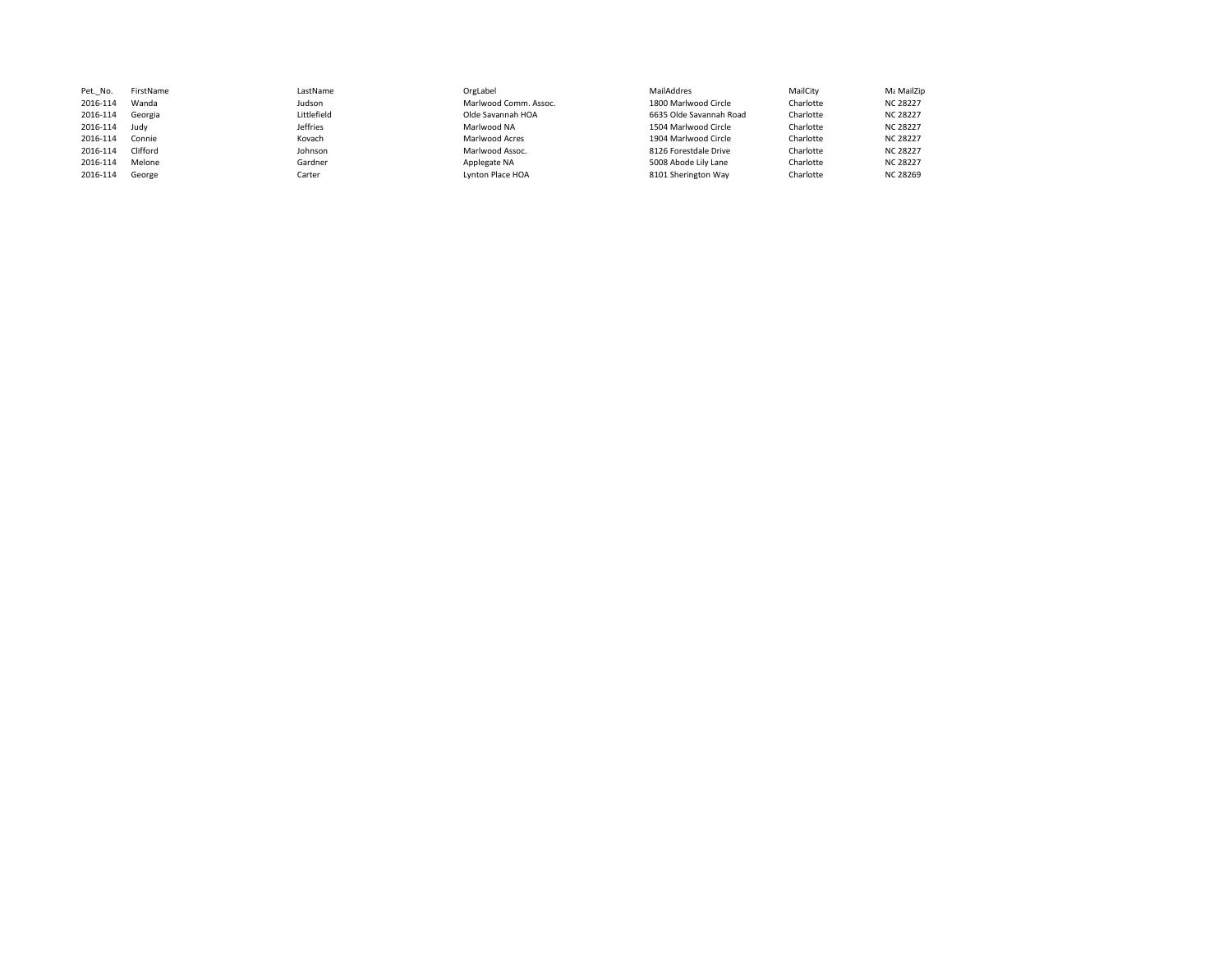### **NOTICE TO INTERESTED PARTIES OF A REZONING PETITION PETITION # 2016-114 – Harris Doulaveris**

| Subject:                   | Rezoning Petition No. 2016-114                                                  |
|----------------------------|---------------------------------------------------------------------------------|
| Petitioner/Developer:      | Harris Doulaveris                                                               |
| <b>Current Land Use:</b>   | Vacant                                                                          |
| <b>Existing Zoning:</b>    | $B-1(CD)$                                                                       |
| <b>Rezoning Requested:</b> | $B-2(CD)$                                                                       |
| Date and Time of Meeting:  | Monday, July 25, 2016 at 7:00 p.m.                                              |
| Location of Meeting:       | <b>Cornerstone Baptist Church</b><br>8947 Albemarle Road<br>Charlotte, NC 28227 |
| Date of Notice:            | July 14, 2016                                                                   |

We are assisting Harris Doulaveris (the "Petitioner") on a Rezoning Petition recently filed to allow the development of the site with a sit down restaurant, retail uses, and/or an additional restaurant use with an accessory drive-through window (the "Site") located on Albemarle Road. We take this opportunity to furnish you with basic information concerning the Petition and to invite you to attend a Community Meeting to discuss it.

#### **Background and Summary of Request:**

This Petition involves a request to rezone the  $\pm 1.95$  acre Site from B-1(CD) to B-2(CD). The Site is currently vacant, and was rezoned in 2008 to allow the Site to be developed with a two story 28,000 square foot office building including a retail pharmacy with an accessory drive-through window.

The site plan proposed by this rezoning petition proposes to develop the Site with a sit down restaurant and additional retail uses including an additional restaurant with an accessory drive-through window. A total of 15,000 square feet of floor area may be developed on the Site.

The allowed uses will be developed in two buildings, one building will be located along Albemarle Road and the second building will be located parallel to Albemarle Road behind a small parking area.

Access to the Site will be from Albemarle Road via a right-in right-out driveway. Access to the adjoining retail uses is also proposed.

### **Community Meeting Date and Location:**

The Charlotte-Mecklenburg Planning Department's records indicate that you are either a representative of a registered neighborhood organization or an owner of property near the Site. **Accordingly, we are extending an invitation to attend the upcoming Community Meeting to be held on Monday, July 25, at 7:00 p.m. at Cornerstone Baptist Church – 8947 Albemarle Road, Charlotte, North Carolina 28227.** Representatives of the Petitioner look forward to discussing this exciting rezoning proposal with you at the Community Meeting.

In the meantime, should you have questions about this matter, you may call Keith MacVean (704-331-3531) or Jeff Brown (704-331-1144). Thank you.

CHAR2\1812920v1 cc: Mayor and Members of Charlotte City Council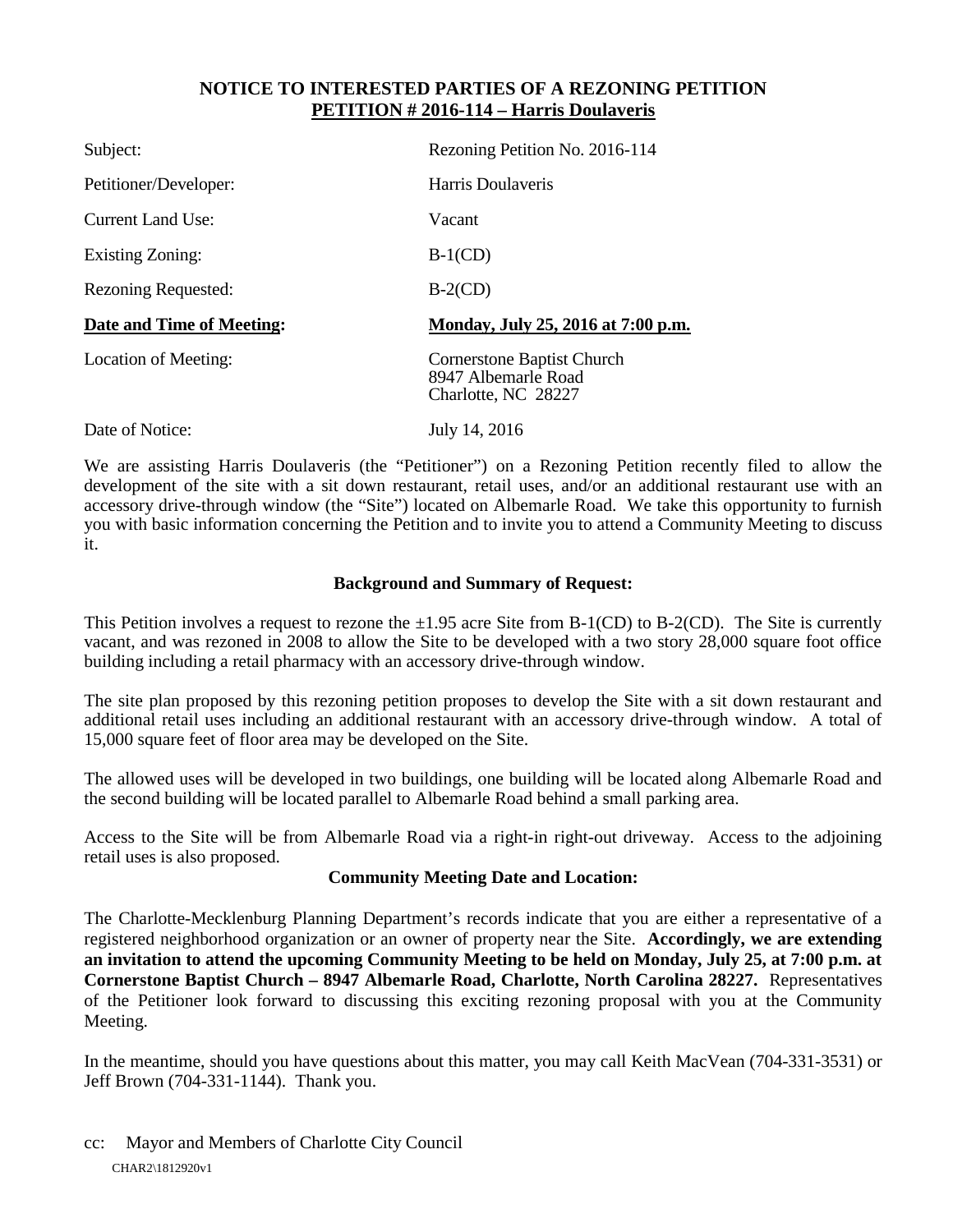Tammie Keplinger, Charlotte Mecklenburg Planning Commission Harris Doulaveris Jeff Brown, Moore & Van Allen, PLLC Bridget Dixon, Moore & Van Allen, PLLC Keith MacVean, Moore & Van Allen, PLLC

#### **Site Location**